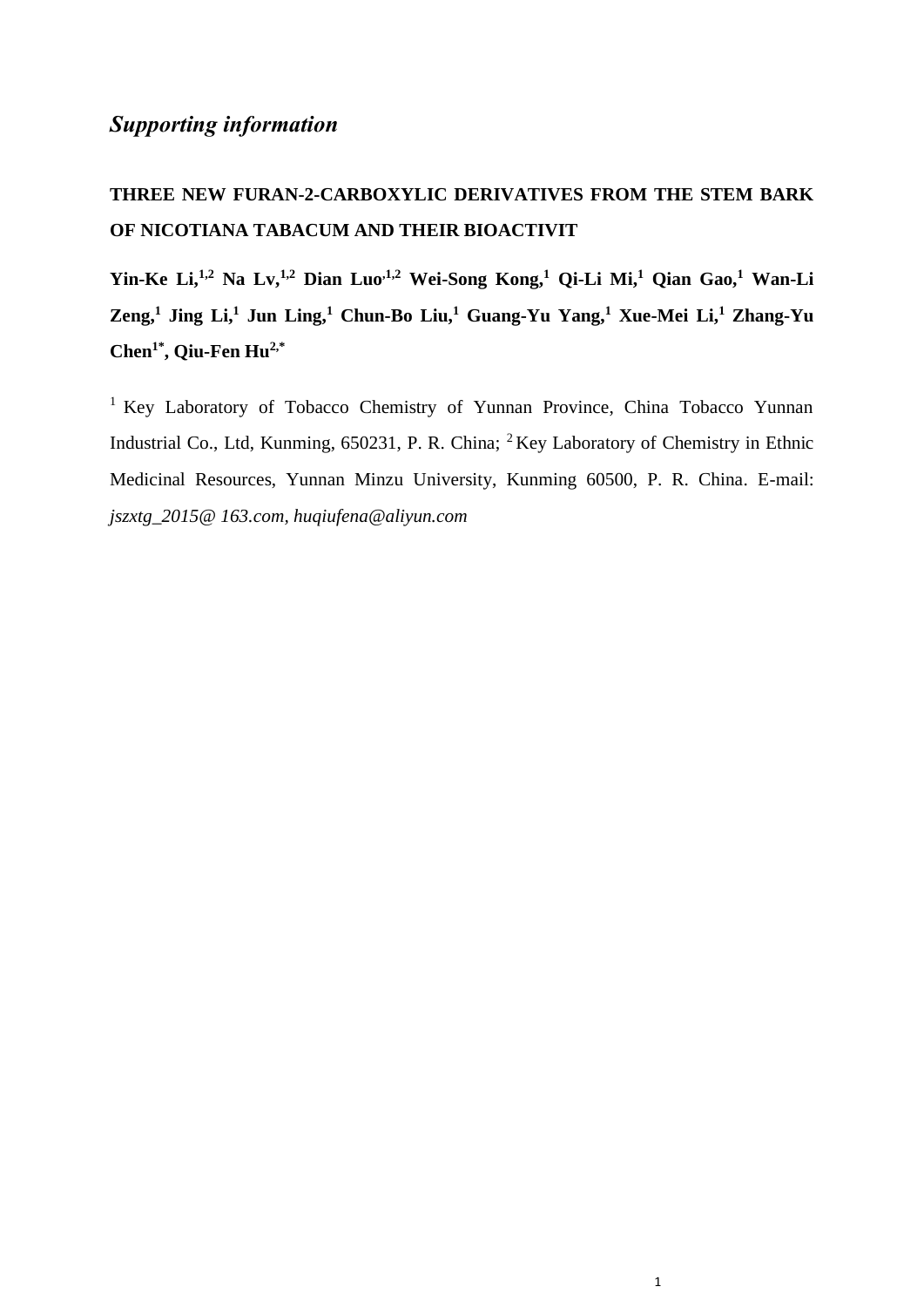## **Contents of Supporting Information**

| No.                    | <b>Contents:</b>                                                                                                                                          | Pages:  |
|------------------------|-----------------------------------------------------------------------------------------------------------------------------------------------------------|---------|
| Figure<br><b>S1-S4</b> | <sup>13</sup> C, <sup>1</sup> H, HSQC, and HMBC NMR spectra of methyl 5-(4-hydroxy-2-<br>methoxy-6-methylphenyl)-3-(hydroxymethyl)furan-2-carboxylate (1) | $3-6$   |
| Figure<br>S5-S6        | <sup>13</sup> C and <sup>1</sup> H NMR spectra of methyl 5-(2-hydroxy-4-methoxy-5-methyl<br>phenyl)-3-(hydroxymethyl)furan-2-carboxylate (2)              | $7 - 8$ |
| Figure<br><b>S7-S8</b> | $^{13}$ C and <sup>1</sup> H NMR spectra of methyl 5-(5-hydroxy-4-methoxy-2-methyl<br>phenyl)-3-(hydroxymethyl)furan-2-carboxylate (3)                    | $9-10$  |

÷.

 $\overline{\phantom{0}}$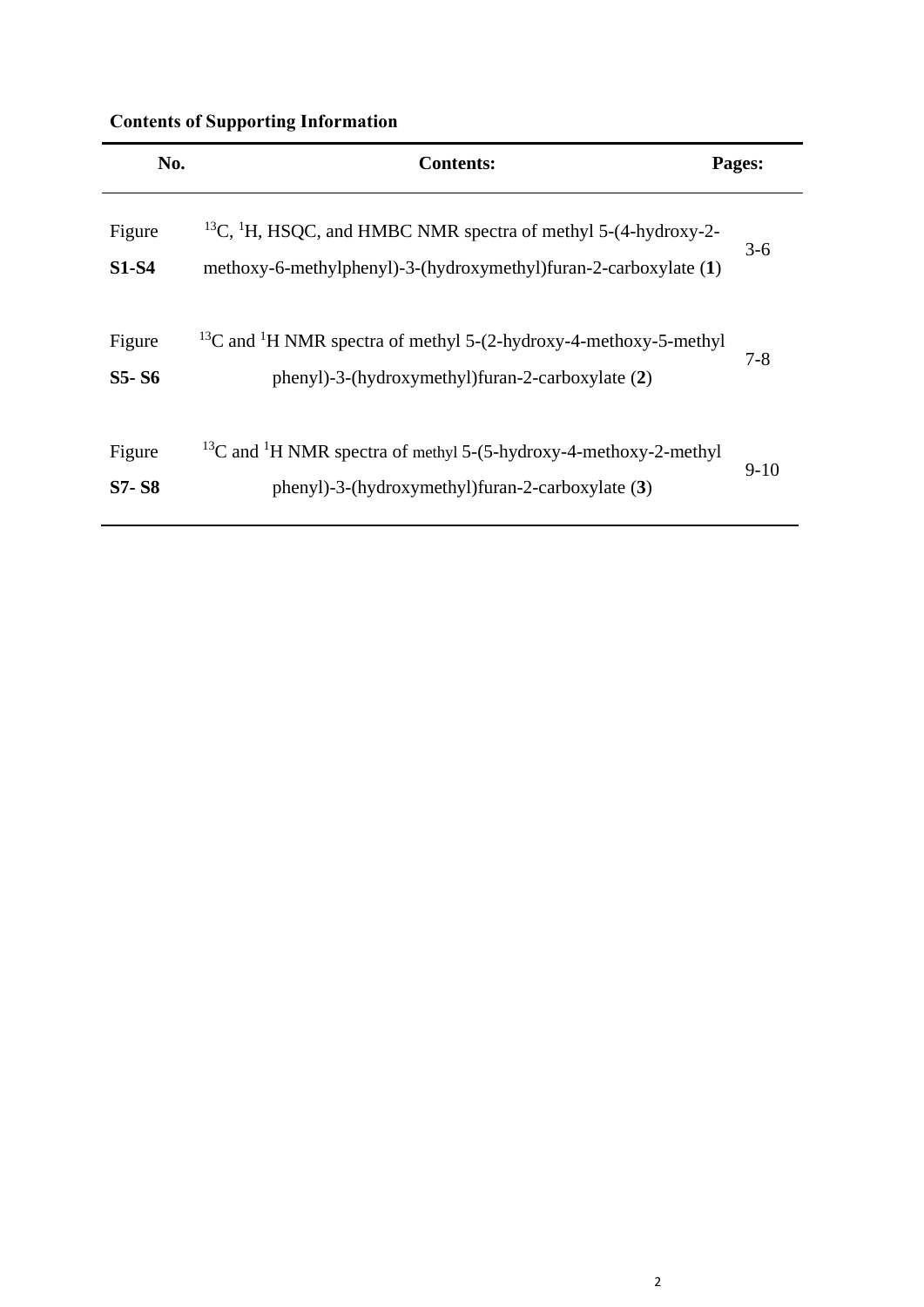**Figure S1.** <sup>13</sup>C NMR spectrum of 5-(4-hydroxy-2-methoxy-6-methylphenyl)-3-(hydroxymethyl)furan-2-carboxylate (**1**)

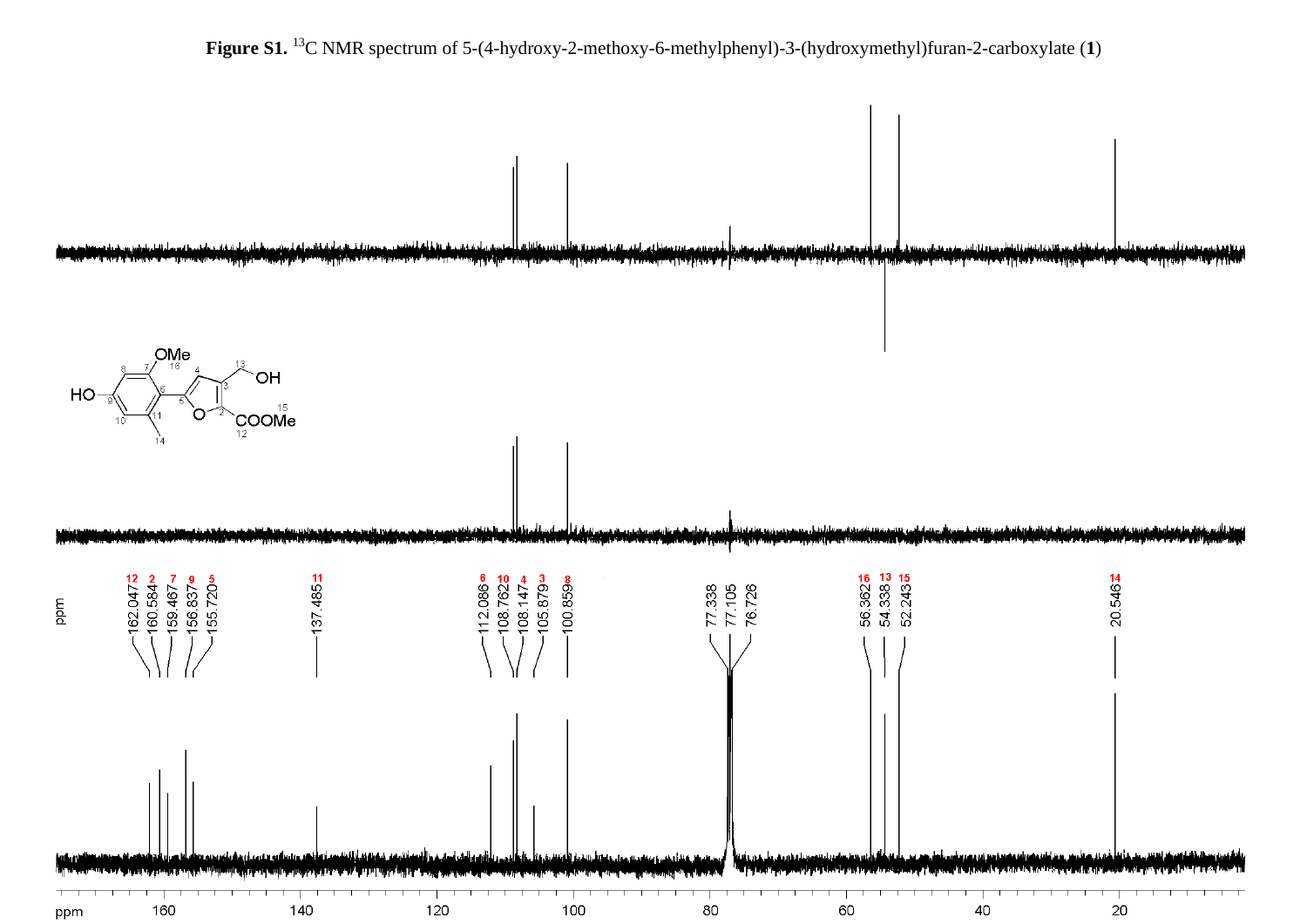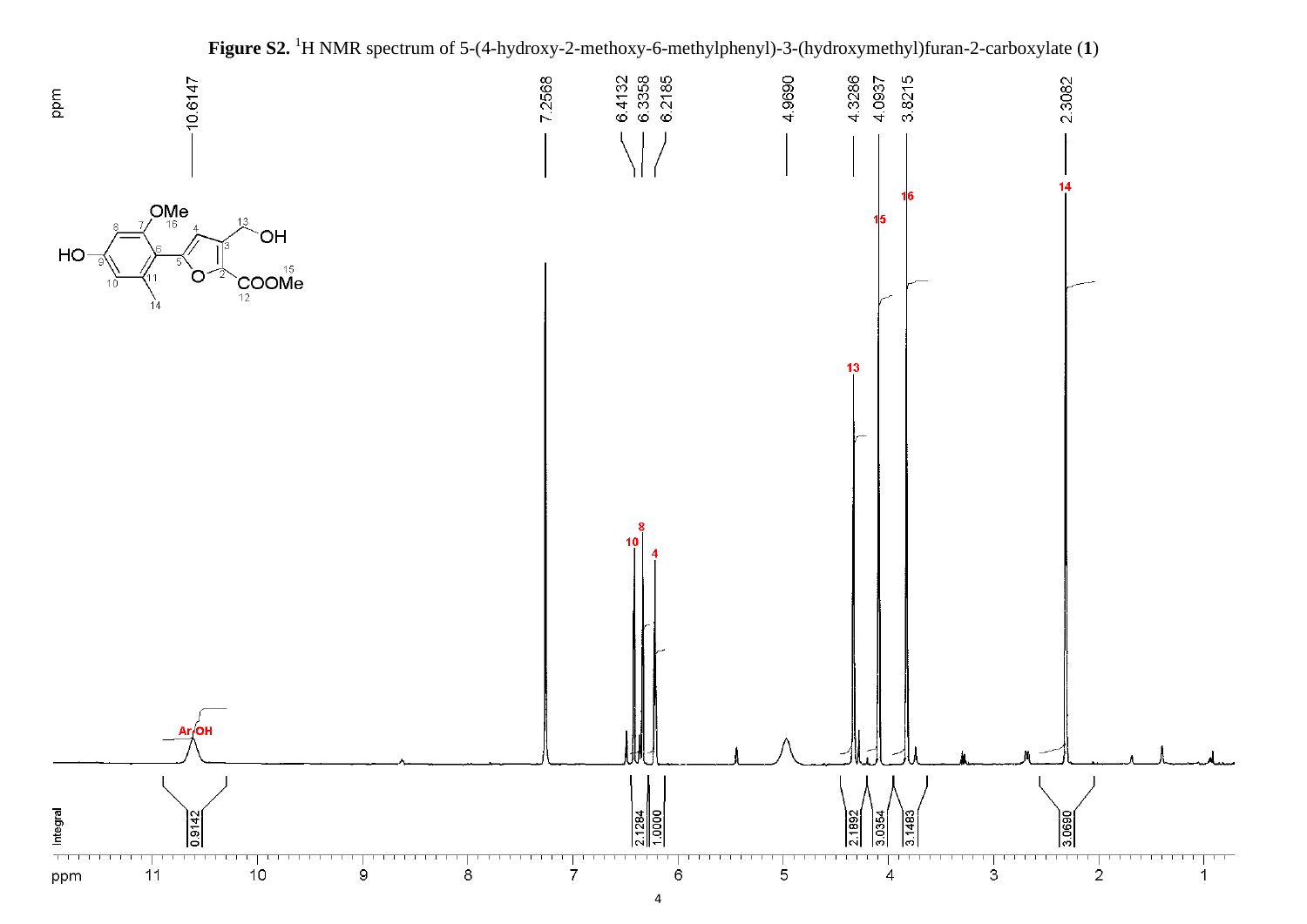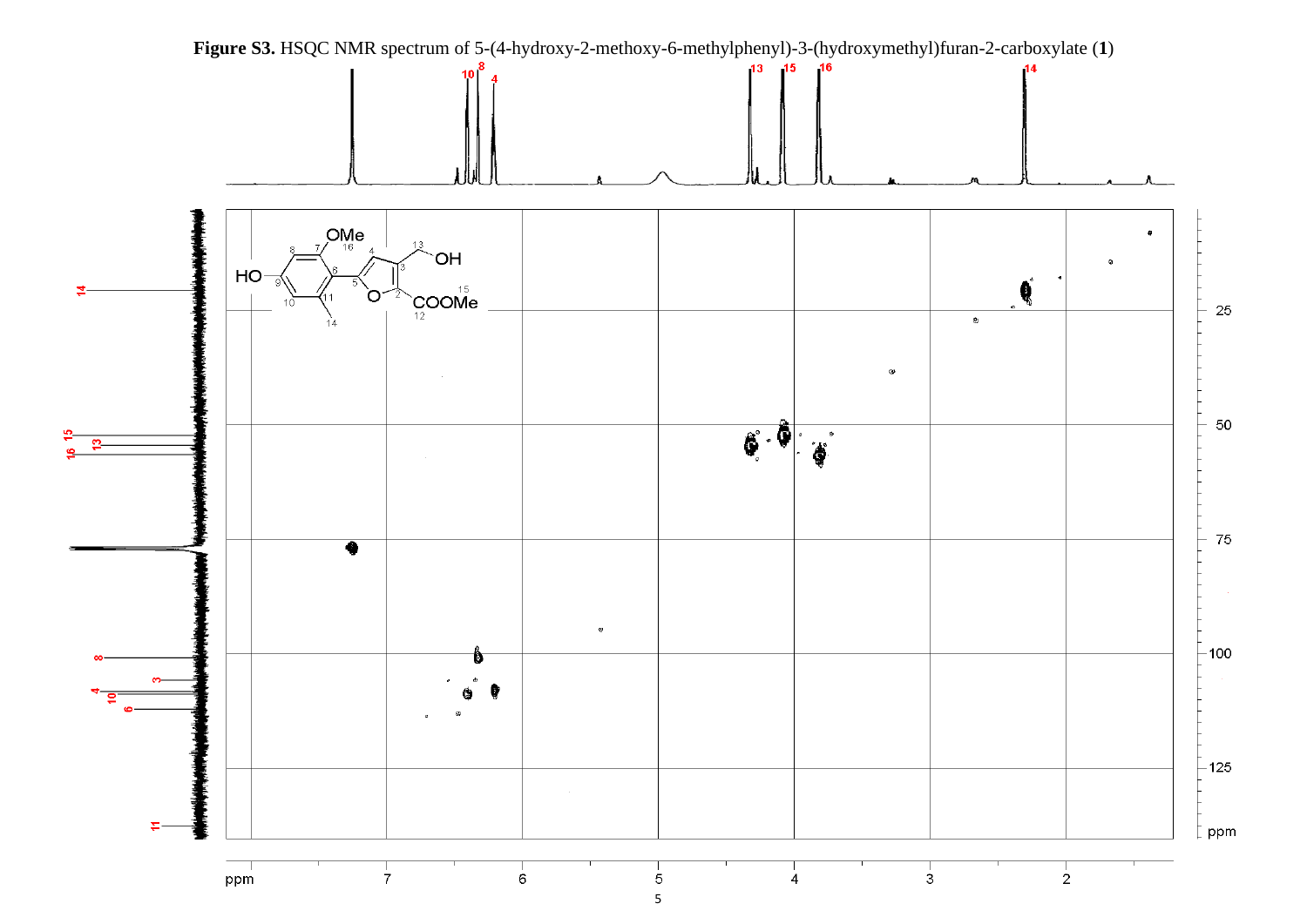

**Figure S4.** HMBC NMR spectrum of 5-(4-hydroxy-2-methoxy-6-methylphenyl)-3-(hydroxymethyl)furan-2-carboxylate (**1**)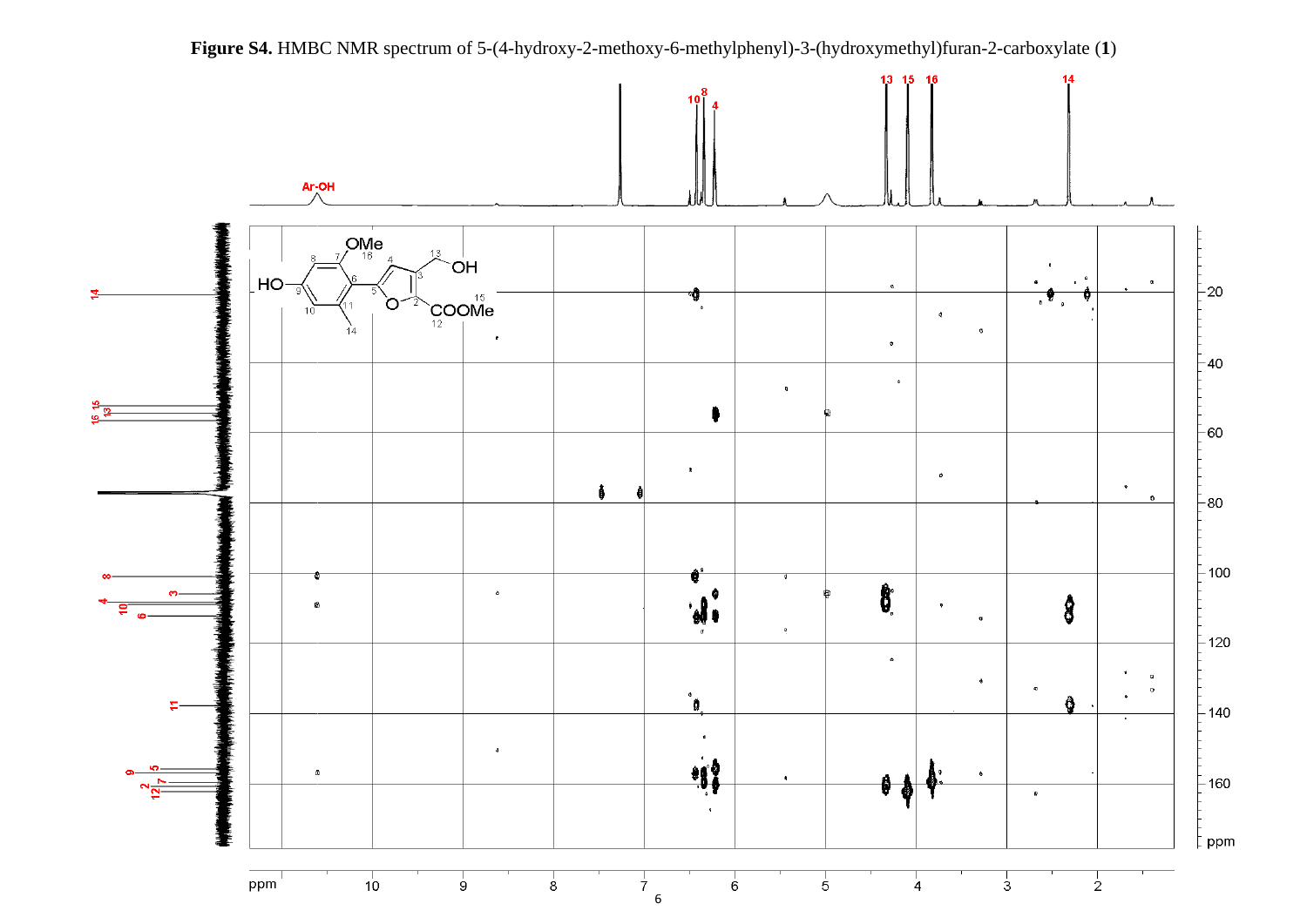



7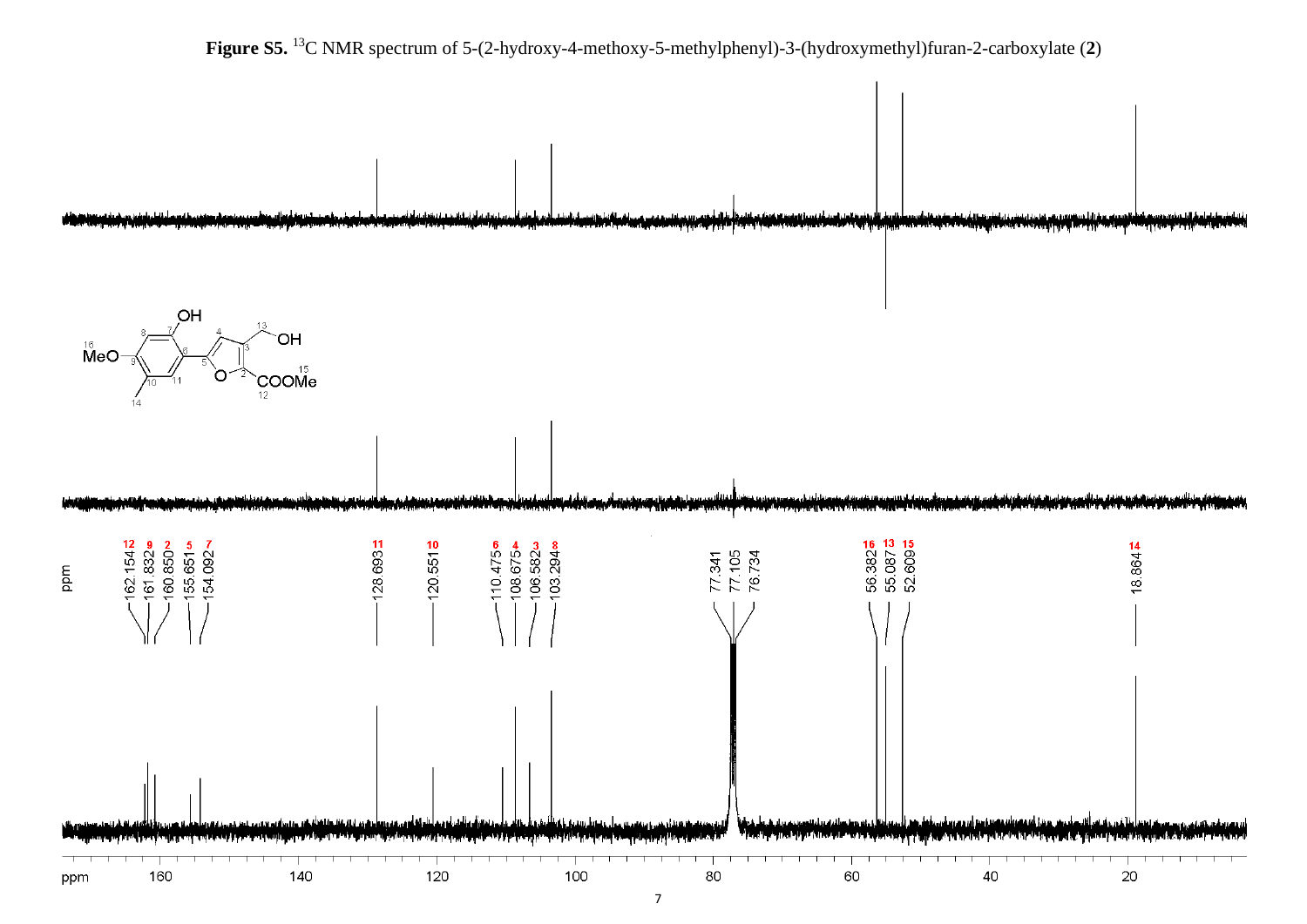

8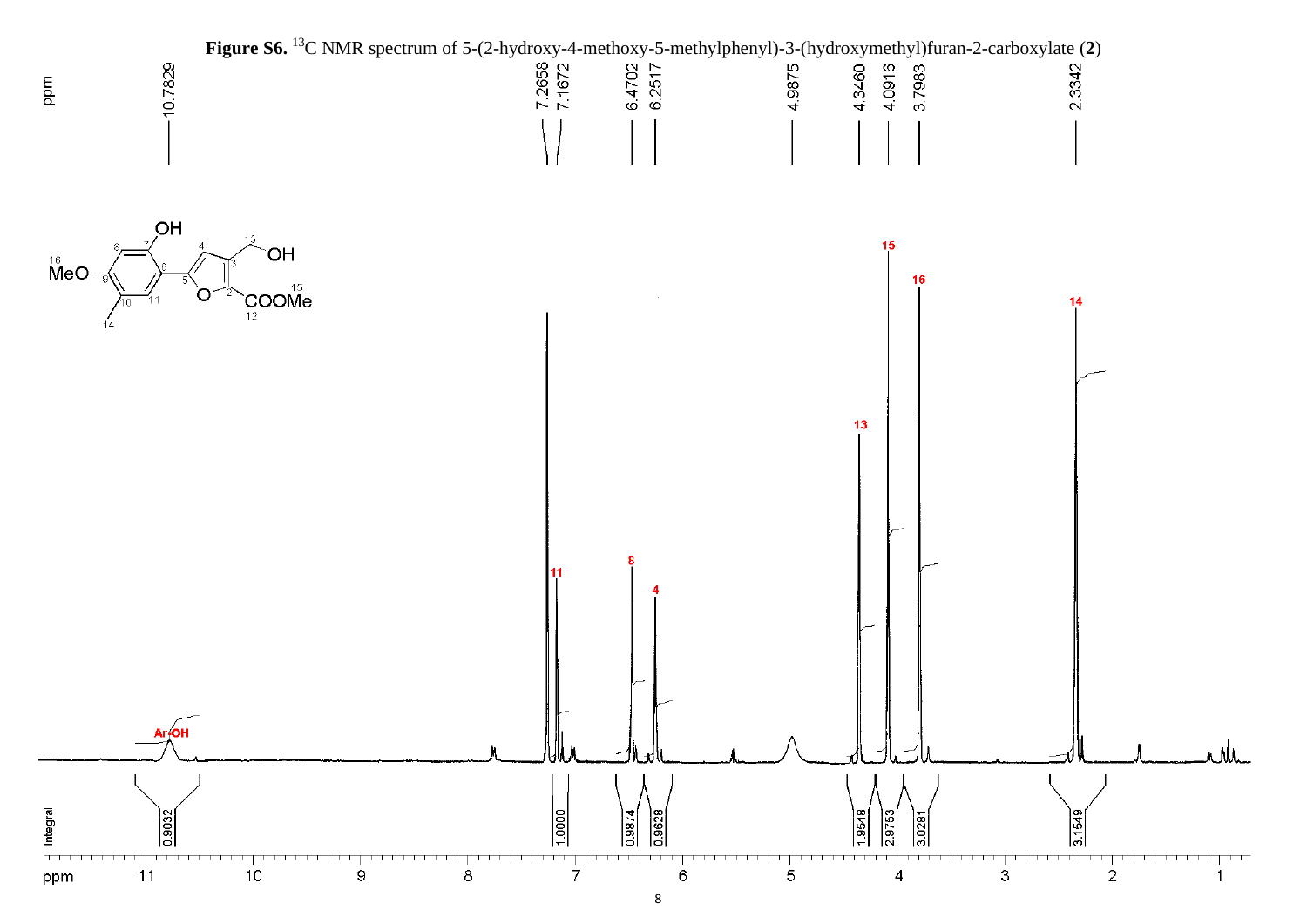